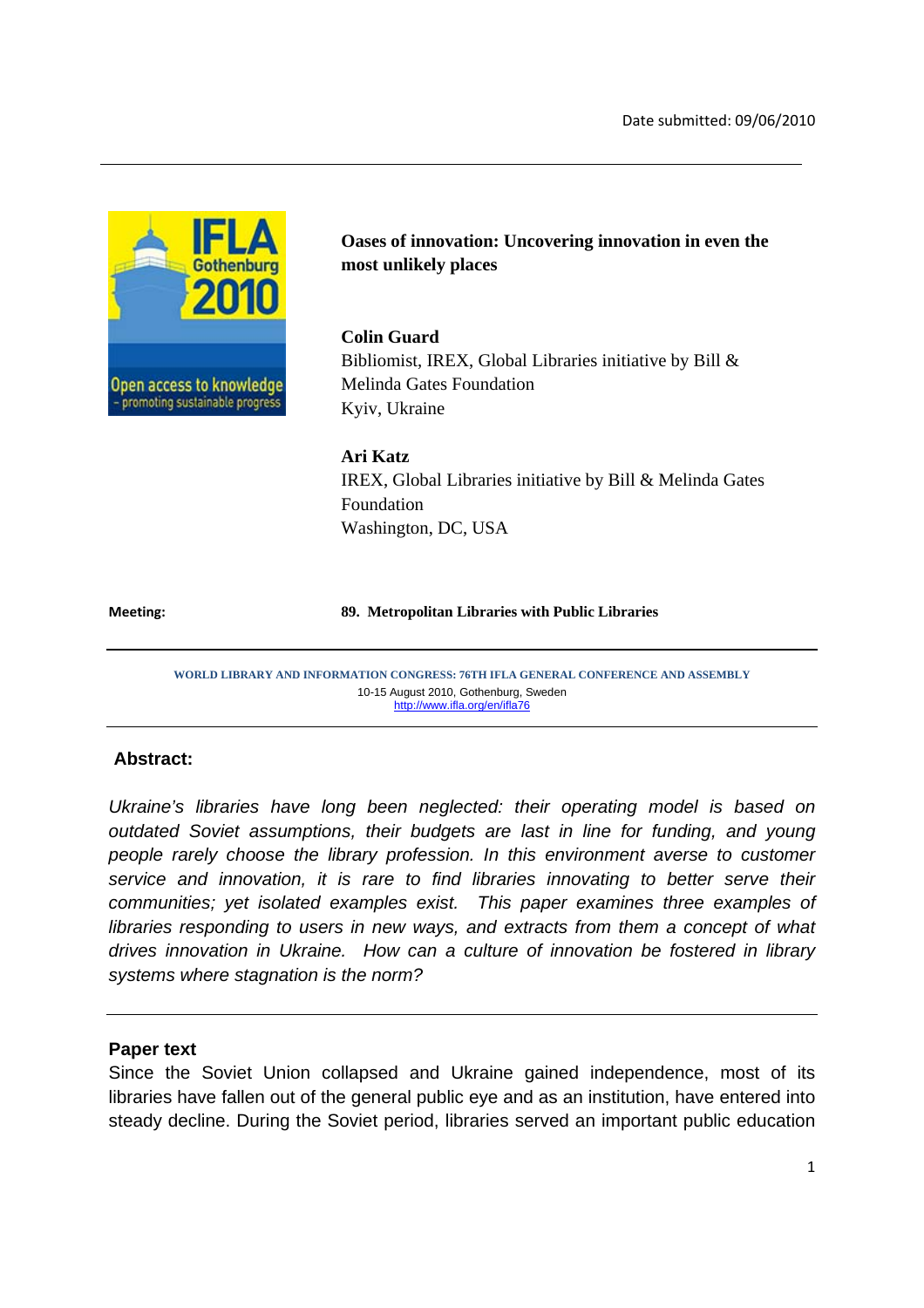function – both supplementing resources available for students at schools and meeting the informational needs (as defined by the government) of the general public. With information strictly controlled, approved sources were available and promoted through the library, and there were limited alternatives. Throughout Ukraine, there are 18,000 libraries – nearly one for every 2600 residents - testament to the importance of a state vehicle for dissemination of official information.

After independence, public priorities shifted elsewhere. When government budgets were cut, funds for purchasing new books were reduced or suspended. As new information became available from sources beyond Ukraine's borders, libraries were increasingly seen as old-fashioned and irrelevant institutions. Salaries for librarians remained stagnant<sup>1</sup>, and fewer young people were choosing the profession. Libraries remained open – but largely cut off from exposure to external innovations on libraries in the information age. Visitation declined, collections aged, procedures and rules were not updated, and the public became uncertain of how libraries fit into modern Ukraine.

To a large extent, the response of libraries and librarians to this new environment and their new challenges has been subdued. During the Soviet era, customer service was not considered an important element of the library experience –– so librarians often lack the skills or initiative to engage with visitors to explore their needs. Even with a better grasp of community needs, the library system does not reward innovation, so new ideas on expanding library services or reorienting collections cannot get through the bureaucracy. As a result, most libraries continue to offer an increasingly outdated collection of books to their patrons and little else. As an example, while children under 13 represent only 15% of the general population, they are 38% of the library population because they check out books for school assignments, demonstrating the value of services in supporting the educational system, but their declining relevance for the majority of adults.

But exceptions to this norm do exist. Not all libraries in the country simply allowed their relevance to slip away as society changed. Throughout the country, one finds examples of librarians who assessed the new place of libraries in Ukraine, reevaluated their institutions' purpose, and took action to develop in concert with new community needs and demands. These libraries innovated while their counterparts languished. For this reason, they provide a model to the rest of Ukraine's libraries – not only of the specific

**.** 

 $^1$  According to the State Statistics Committee, the average monthly salary of a cultural worker (a category that includes librarians) was UAH 1907 in the first quarter of Ukraine, or approximately \$240. While this salary is 90.4% of the average salary across all professions, official salaries significantly understate real incomes due to a large gray economy. Unlike workers in the private sector, librarians do not generally have significant income opportunities beyond their official salaries.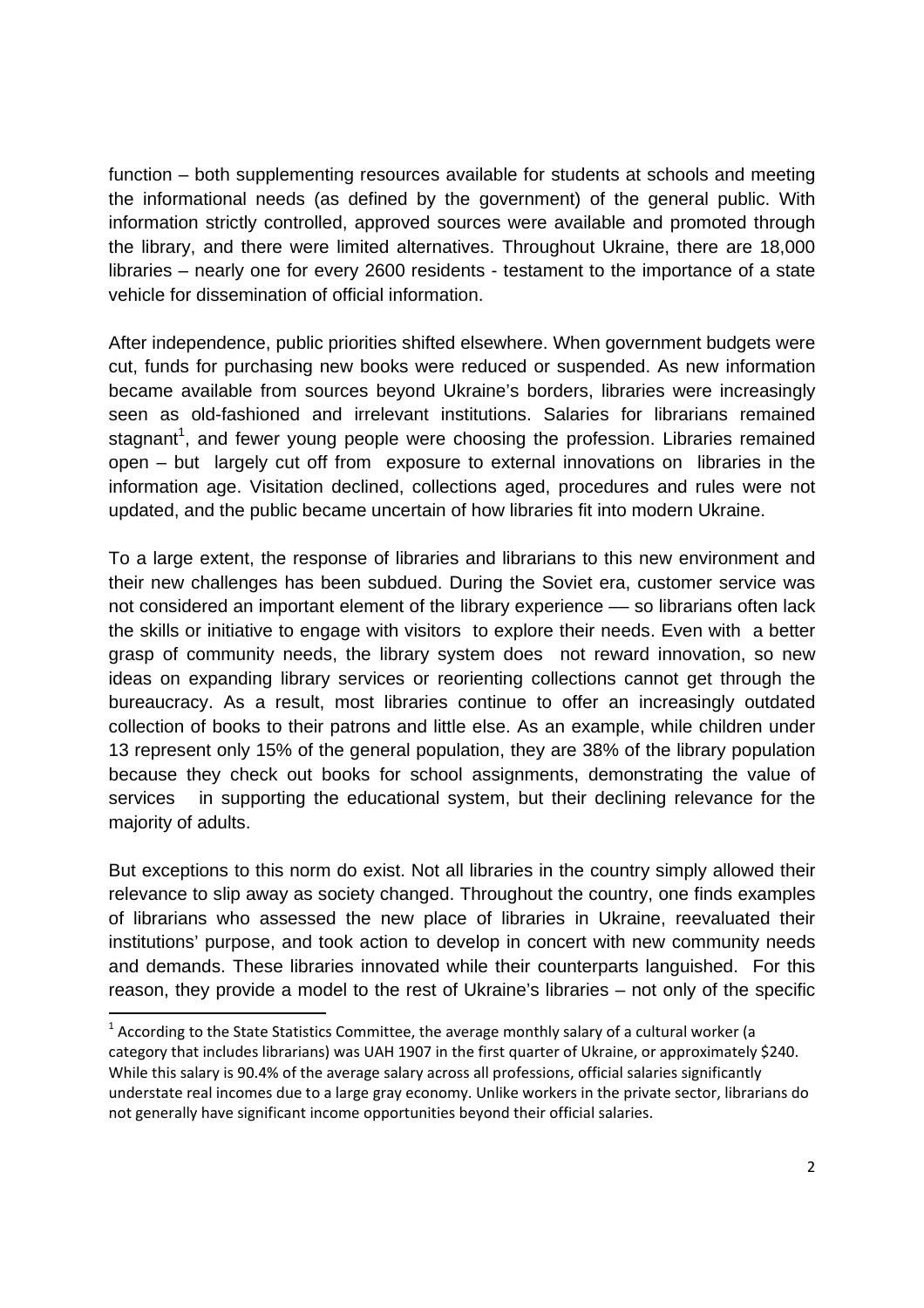activities libraries can undertake in order to carve out a newly relevant role in their communities, but of how one spurs new ideas in an environment in which incentives for innovation are few.

This paper examines three of these libraries and their directors, aiming to find similarities between the three that can indicate what prompts some libraries to excel while most continue existing as if nothing has changed.

This theme is of particular importance at this time as the Bibliomist program has recently begun in Ukraine. Funded by the Bill & Melinda Gates Foundation, Bibliomist is a 5-year program that invests in equipment, training and advocacy as part of a joint effort with government to rejuvenate the public library system and increase its relevance. The program will equip the first 200 of its over 1100 libraries with computers for internet access this summer and fall, and has already begun training librarians in how to use this equipment to better serve community needs. The program is based in part on lessons learned from the librarians described in this paper.

### **Mykolaiv City Library**

In changing conditions, Mykolaiv's library director Tetyana Tverda was among the few to recognize the potential role for libraries as a community information source and to begin to generate corresponding services. While most libraries remained narrowly focused on books, Mykolaiv, located in the south of the country, was an early adopter of the Internet, establishing public computing and connectivity in 1995. It began providing wi-fi to patrons in 2008. While over 400 public libraries in the country now have public internet available, they are a small minority of the country's 18,000 libraries, and roughly half of them provide it as a result of participation in foreign-funded assistance programs.

In a country where basic services for the majority of the population are often inefficient, the needs of those with disabilities are frequently completely neglected. Mykolaiv's library, however, has made extensive efforts to make the collection accessible to patrons with special needs, including production of audio books and adaptation of the library website for visually impaired visitors.

Throughout Ukraine, numerous non-governmental organizations have sprouted up in response to a breakdown in social services. In Mykolaiv, there was a need for common space where these local nonprofits could connect with the community. Many groups were offering necessary services to the public, but were limited in ways they could reach beneficiaries. The Mykolaiv City Library established a Center for Social Activism and Partnership, which serves as a hub and materials depository for nonprofit information. The result is a rare space where community members can become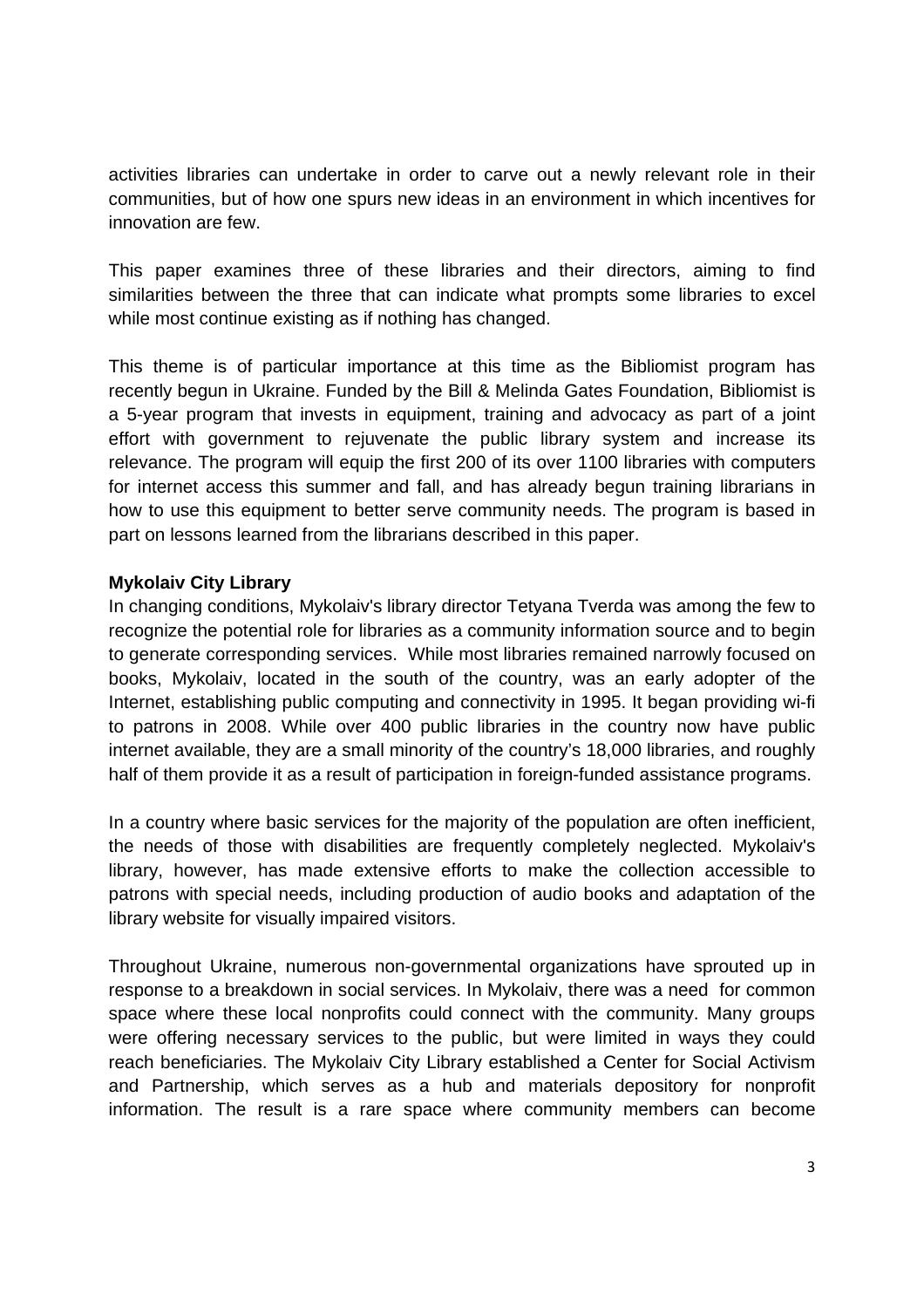informed on issues of social importance in a welcoming environment. A formal mechanism for cooperation with NGOs is a nontraditional use of library space and resources in the Ukrainian context.

### **Moloda Gvardiya City Youth Library**

The decline in library visitation over the past two decades has been severe, and even libraries that do their best to keep up with changing needs are victim to changing public perceptions about the utility of libraries in general. Few libraries are accustomed to targeted outreach, and branding and marketing efforts are almost unheard of. The Moloda Gvardiya City Youth Library in the capital Kyiv, however, saw a difficult situation, and responded to it creatively. The library worked with an advertising agency to develop professional-looking posters, and negotiated for free advertising in the Kyiv subway system, getting the word out in an engaging manner to a broad audience. The initiative led to a significant increase in visitation, changing perceptions about what tools can be employed to raise awareness about library services.

When she developed the advertising campaign, library director Halyna Konashko was not aware of any other libraries in Ukraine that had advertised their services through commercial channels. To her, advertising was the natural next step after the library had established new services that she knew were needed by the community based on surveys of patrons and of the competition, including other libraries and commercial entities such as Internet cafes. This businesslike approach is unusual for libraries in Ukraine, but it a logical mode of operation for institutions that have increasing visitation as one of their stated goals.

Aside from advertising, Konashko and her team have introduced a number of other innovations as a result of surveying their patrons. Very early on, staff understood that their young patrons were very interested in finding employment. Over a number of years the library's support of this goal evolved from simply providing career-related books to a comprehensive set of services, including Internet job searches, resume-writing workshops, lecture series and workshops led by practitioners in a wide variety of fields to help patrons select the career paths best for them.

## **Desnyansky Raion Library**

As funds for new books have declined along with government budgets, collections have become less interesting to potential patrons, leading to a spiral of disuse. The Desnyansky Raion Library, in a residential district of Kyiv, reached out to the community in order to refresh its stock. The library established a public book exchange near the library's entrance where books can be borrowed by anyone, without a card. Patrons are only asked to leave one book for each they take. In a system where property is closely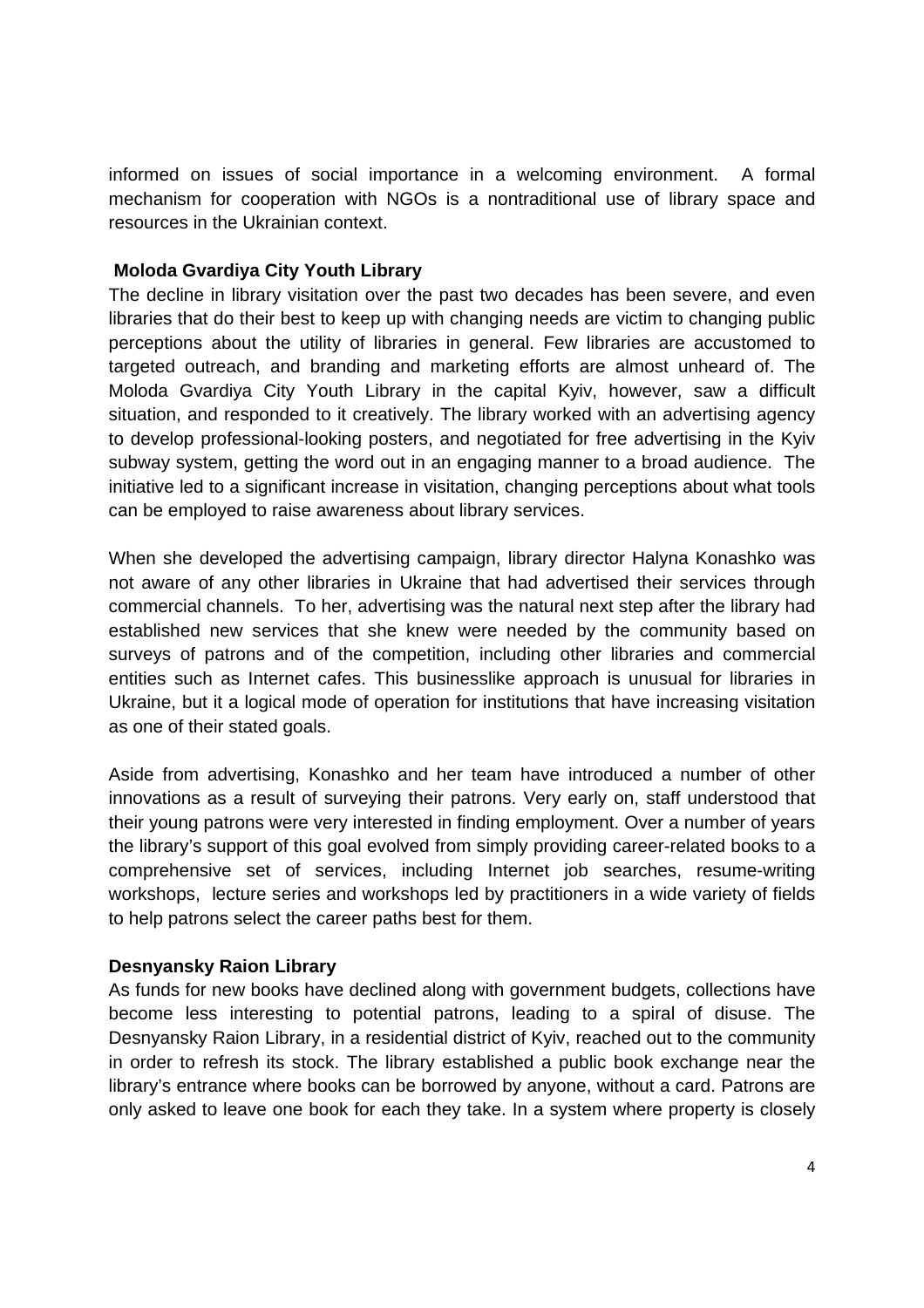monitored and guarded, this initiative established a level of trust between institution and community that is uncommon, and gave residents a compelling reason to return to their library.

The book exchange has been popular among patrons. Director Tetyana Kurylo has introduced a number of other innovations that have been well-received, including a printed information sheet on online employment resources that is posted next to public access computers, and a service of home delivery to elderly patrons of books and information printed from the Internet.

## **Identifying commonalities**

Innovation remains rare within the Ukrainian library system; at the same time, it is clear that given the right conditions, changes are possible. As Ukraine enters a period of great potential for the library system, it is important to understand why libraries such as these three have devised novel ways to provide services demanded by patrons while the vast majority of libraries in the country have continued to carry out their traditional functions without change. By identifying some of the ingredients of their success, it becomes more realistic to establish the conditions for replication at other libraries across the country.

In surveying the experiences of these three libraries, it may be helpful to start by eliminating as possibilities a few of the potential explanations for the uniqueness of these libraries. First, it becomes clear that access to funding is not the reason for the innovation. While all three of the libraries reviewed above are in major cities, and therefore have the potential for accessing larger and more diverse sources of funding, most libraries sharing these attributes have not introduced significant innovations to serve patrons. All three library directors, while acknowledging the importance of resources, assert that funding is the result of, rather than the cause of, their successes.

Halyna Konashko recounted conversations with other librarians in which they stated, "of course you're able to provide these services; you have the money to buy computers and new books," but the services were provided before the resources were obtained. Tetyana Kurylo notes that the Desnyansky district, as a bedroom community lacking significant numbers of businesses, has a smaller tax base but a larger number of residents than urban areas of comparable size, making her funding situation more challenging than average. She also notes that many of her library's innovations cost little or nothing to implement, and that the financial crisis cannot be an excuse, because "we are always in a crisis." Tetyana Tverda has led workshops in which she has asked librarians to imagine that they have been given \$1 million to do anything they want, and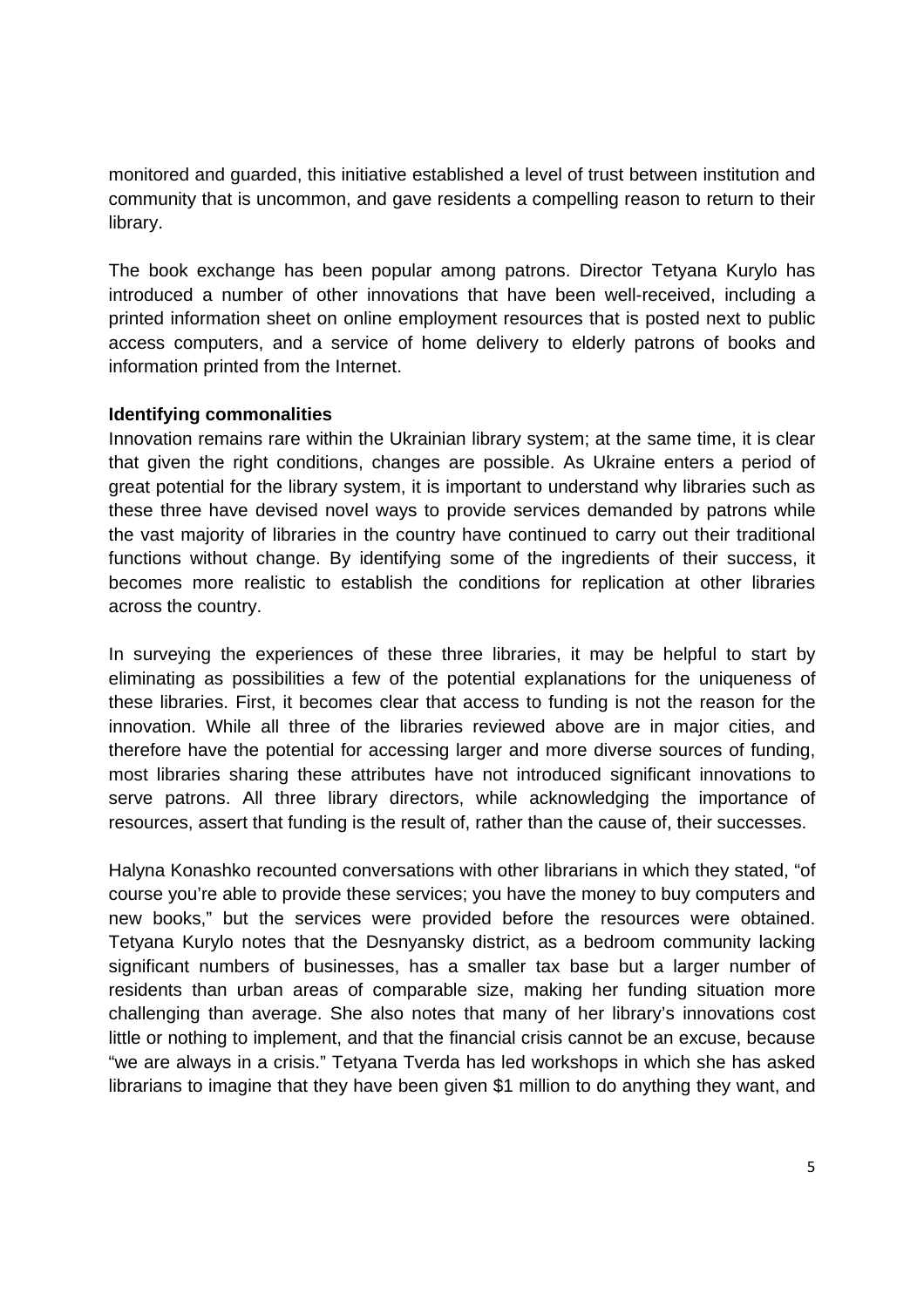has found that very few are able to get past the first \$100,000 before running out of ideas, indicating that the main obstacle is vision, not funding.

#### *A different vision*

What the librarians described above do share is a different vision of the purpose a library can serve in its community. Traditionally, the Ukrainian library is seen as a preserver of "culture". Its primary role is not seen as meeting the information demands of local residents, or helping fill gaps between government services and public need. Instead, librarians consider the institution mainly as a repository of cultural inheritance, where patrons can gain fulfillment by having access to appropriate literature. This role was appropriate under a system where access to information was limited and pride in national heritage was paramount, but today it is outdated. What the librarians described above have done - and their counterparts have not - is realize the changing nature of their institution, and reassess its purpose. Without a renewed and modern understanding of the library, it is impossible to direct reform in any targeted way. Tetyana Tverda of the Mykolaiv City Library is able to articulate the evolution of her library's mission in a way that others cannot:

*A library has its own mission in society. It hasn't changed, but now we understand it more broadly. During Soviet times, libraries used to be Communist Party organizations serving readers' needs. Libraries were responsible for an ideological function – promotion of the Soviet ideology among the population. In addition to giving out books to users, libraries were responsible for suggesting the decisions of the Party and government to them (e.g., decisions of the Party Congresses, various ideological publications). They were also responsible for ideological cultivation of the minds of Soviet citizens. Now – and for the first time starting in the 1990s – libraries began formulating their current mission – specifically, my library's mission is to promote the individual's social mobility through providing information and cultural values to improve one's life. Reasons to change the mission included fast-paced transformations in the society, social life, and economy. For example, a former engineer had to become an entrepreneur to make a living. Our library had to respond to his changed requests. Our new mission was informed by society's needs.* 

Konashko and Kurylo are also able to explain why and how their libraries changed the work that they do in order to adapt to the different needs of a democracy and freemarket economy. While nearly all their peers recognize that society has changed since the fall of the Soviet Union, they have not changed their libraries' management systems to a degree that would be proportionate to the major changes in society. While most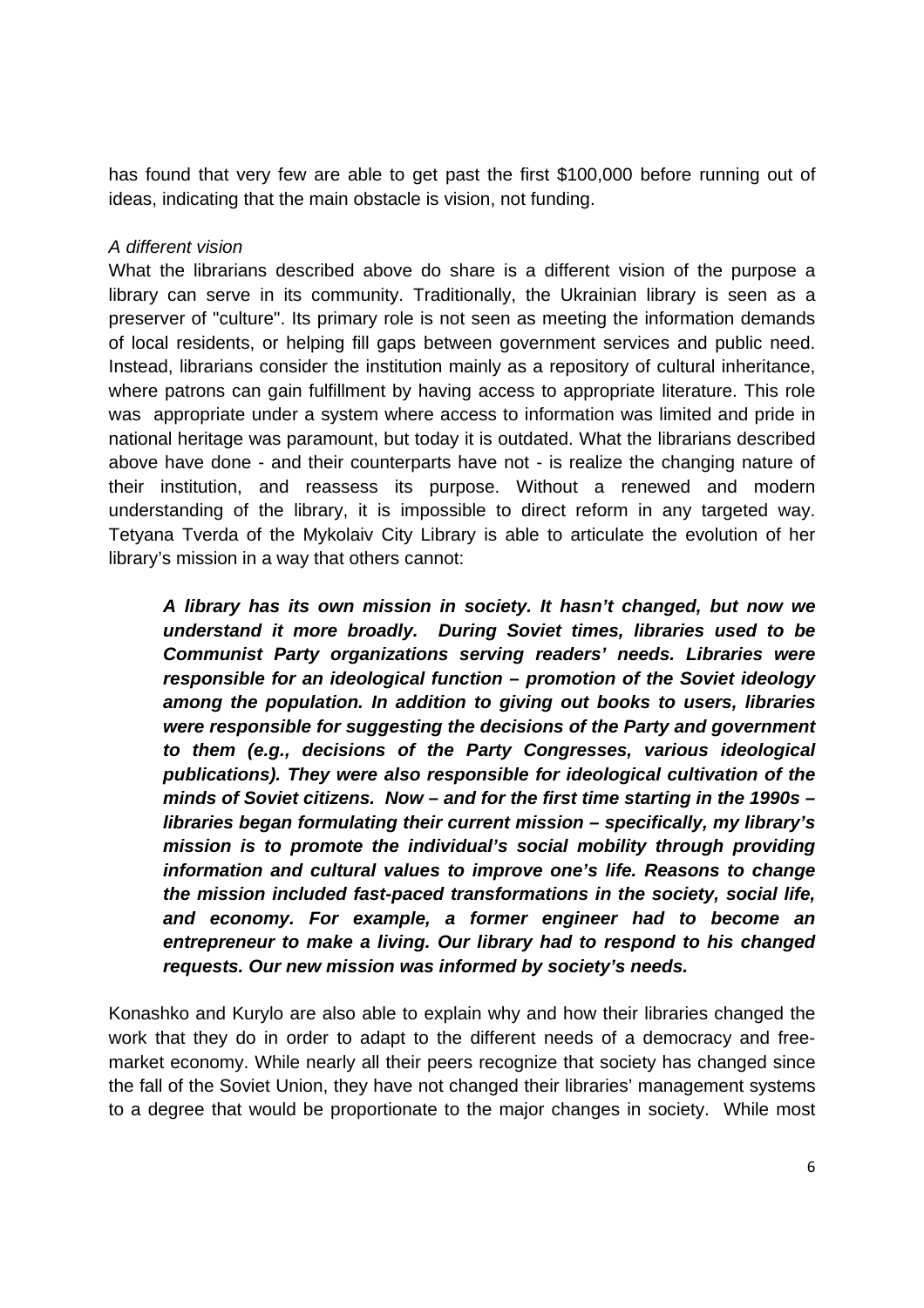librarians recognize that the environment has changed, their vision stops short of reconstructing the library to adapt to the new environment.

#### *The importance of data*

One way that librarians can better respond to their patrons needs is to make an effort to understand what those needs are. Yet the data that most Ukrainian libraries collect is not used to inform new services or make decisions about allocation of funding. Instead, figures are recorded of registered library card users and books in circulation, and reports are passed up the administrative chain to the Ministry of Culture. The ministry stores thick books of these numbers and publishes some of them online, on the website of the National Parliamentary Library. But with questionable accuracy and an unclear relationship to decision-making, the data mostly remains unused by library management teams, and librarians generally consider the collection of data another bureaucratic task. The contract of the contract of the contract of the contract of the contract of the contract of the contract of the contract of the contract of the contract of the contract of the contract of the contrac

All three libraries above have taken a different approach. They regularly and systematically survey their patrons to understand their needs and provide services to address them. Konashko describes a simple decision-making process: "If our patrons want us to do something, we do it."

The Mykolaiv City Library carried out its first large-scale survey of patron's perceptions of the library and its services in 2002-2003, and since then has repeated the exercise once every three years. In recent years, there was declining visitation among young people, and through the surveys, the library's leadership discovered why: young people demand the latest IT services, and the library was not keeping up with technological change. As a result , the library installed Skype and other instant messaging services on computers and saw youth visitation increase. Library staff also carry out smallerscale surveys every three months on narrower topics. One recent finding was that one hour was not enough time to complete most of the tasks for which patrons wanted to use the public access computers, so the standard unit of time allotted for public access was increased to 1 ½ hours.

## *Making connections with partners*

Institutions in Ukraine have a tendency to operate within narrow silos. The legacy of vertical hierarchies does not promote horizontal relationships, and in an environment of scarcity, institutions are reluctant to share resources. As a result, community partnerships are rare. All three libraries above have made an effort to break out of these institutional restraints and engage with community organizations, both to learn more about what is happening in the community and to leverage the library's resources. Tverda says "the library can't do everything," explaining why partners are essential. To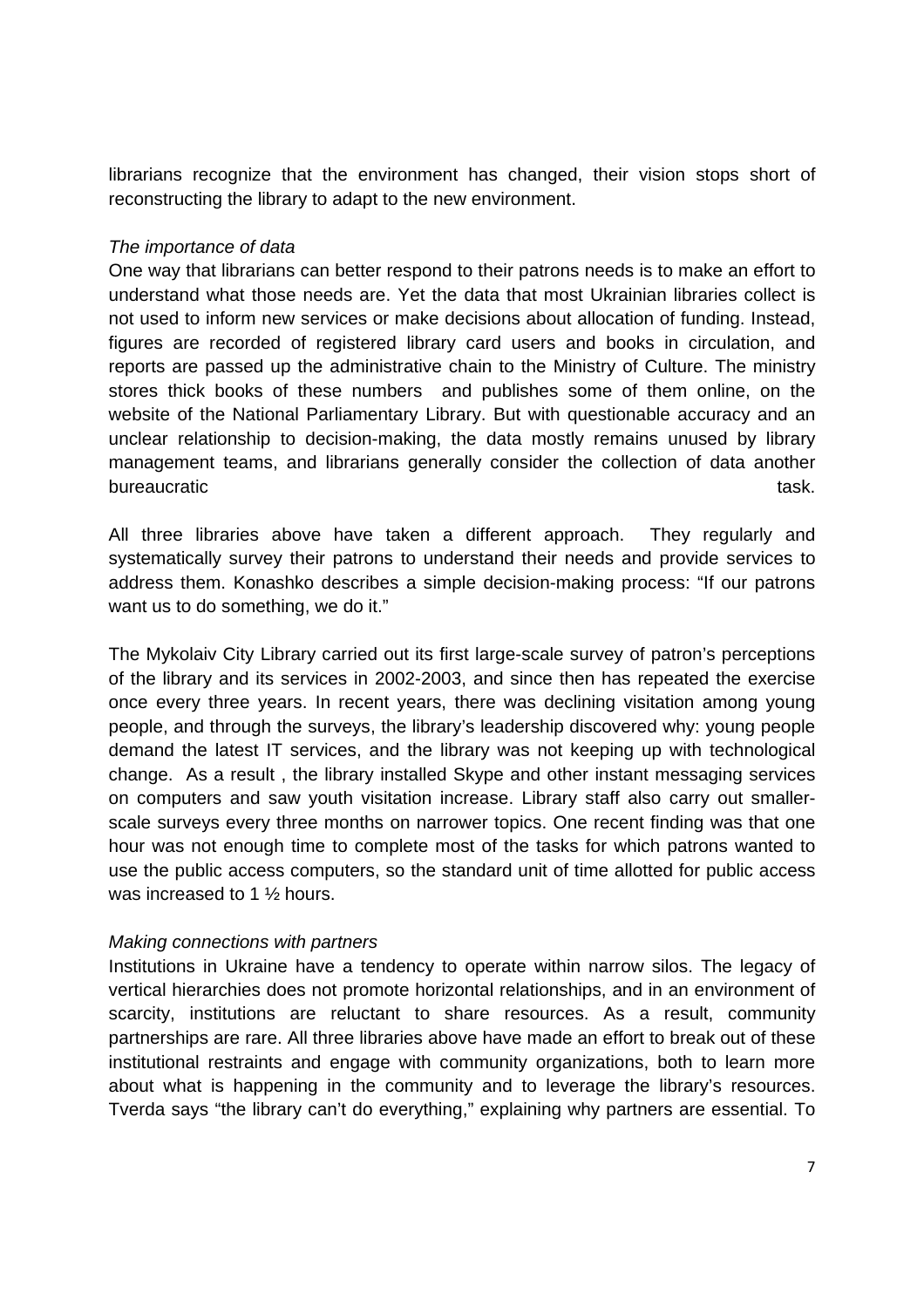name one example, when the Mykolaiv City Library was preparing an application for the Community Participation Contest (an initiative of the Bibliomist program), library staff brainstormed together with the staff of Dialog, a local NGO. The result of the brainstorming session was a project idea—an art therapy project—that library staff believe they would not have come up with on their own. The library's proposal was one of four chosen by the contest's selection committee for support.

When staff of the Moloda Gvardiya library discovered through surveys that career development was the top priority of their young patrons, they quickly realized that they could meet their needs most effectively in partnership with organizations that specialize in this field. The library has been working closely for a number of years with the Kyiv City Employment Center and with the Institute of Social and Political Psychology of the National Academy of Pedagogical Sciences, as well as with the city's schools. The Institute's teachers frequently lecture and lead seminars and workshops at the library on career development, and the employment center provides job placement services in close coordination with the library. Library staff coordinate with school principals to arrange for groups of students to visit the library for career development days. By working together, each of the partnering institutions is able to achieve its own goals, reaching more people at lower cost.

### *Openness and exposure to new ideas*

While libraries have been rapidly adapting elsewhere, language, geography and resources have precluded most Ukrainian libraries from learning about these changes. Without examples from which to spark their creativity, most librarians move forward assuming that their libraries are working adequately.

All three library directors are familiar with international experience to a degree unusual among their peers, and Kurylo and Tverda have actually visited libraries abroad. Konashko and Kurylo believe that learning from foreign practices was a transformative experience that opened their eyes. Tverda cites her visits to libraries abroad as an important part of the learning process, but adds that the process was evolutionary over a number of years without a single moment of epiphany. Tverda notes the importance of quality interpretation; on a trip to Israel organized by the Ukrainian Library Association, she had the benefit of excellent interpretation by emigrants whose native language was Russian. During the trip, she saw the theft-prevention procedures and equipment that make it possible to have open stacks and gained a clear understanding of how they work. When she returned to Ukraine, she and staff installed a security gate and barcoded books in order to establish an open collection of 30,000 volumes. She was also very impressed by the large windows and open layout of libraries she saw in Israel and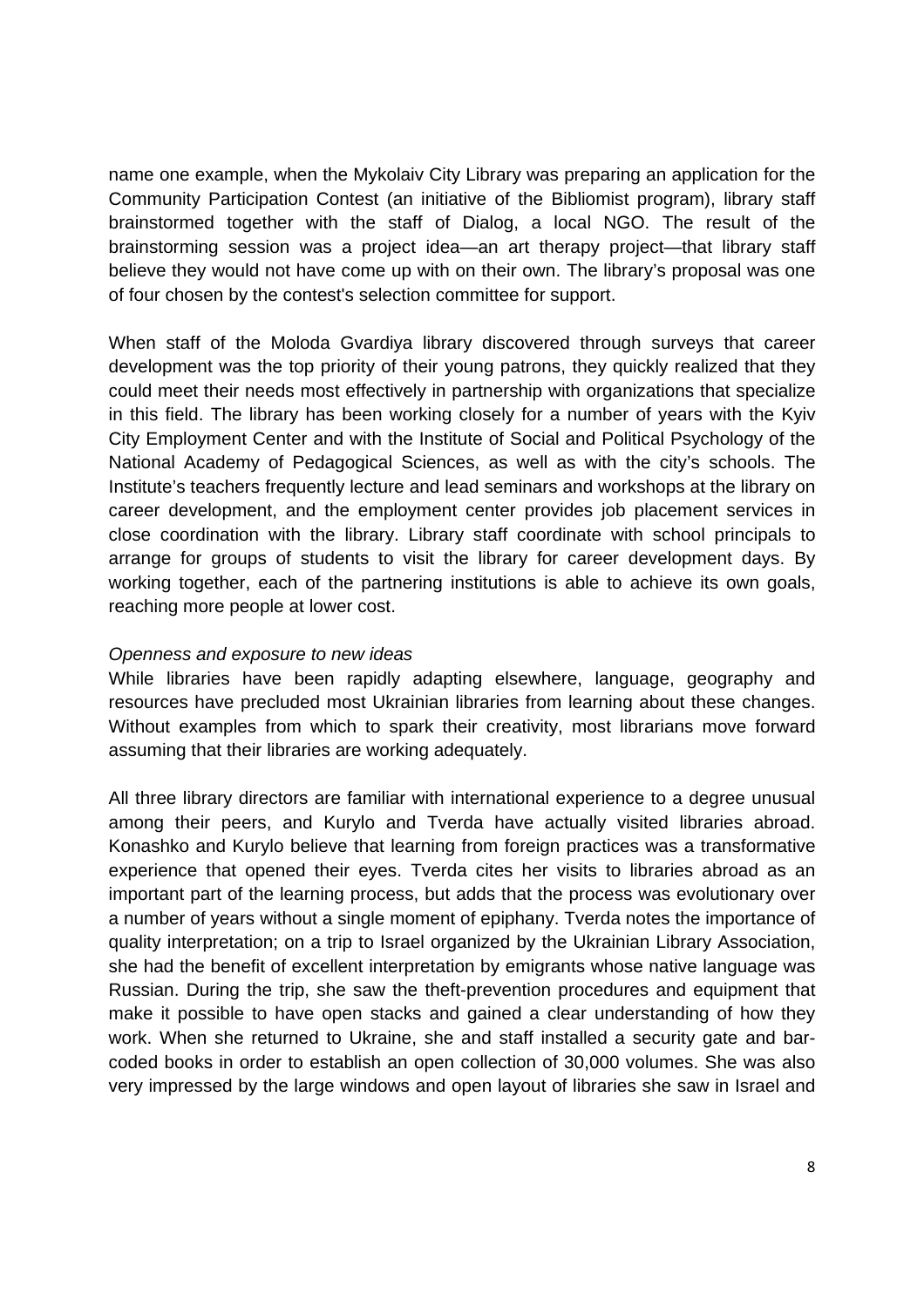the United States, and continues to seek the funding to change her library's architecture.

While Konashko has not visited libraries abroad, she has made a conscious effort to gain from every opportunity to meet with colleagues from other countries who visit Kyiv. From German colleagues she learned about the practice of organizing books on shelves according to categories that are easy for patrons to understand, such as a dedicated shelf for science fiction books. From U.S. colleagues she learned about summer reading programs for schoolchildren to occupy their time productively during vacations, and began implementing them in her own library. She was also inspired by active outreach programs carried out by libraries in a number of countries. She and library staff now frequently walk through a nearby botanical garden and approach mothers with young children to let them know about the library and its services.

#### *Maximizing talent*

In the current environment, the population has low expectations for libraries. Most believe that libraries are there to help them find books, and surveys show they are largely satisfied with the service they receive in this regard, even though most of the adult population rarely visits. It is not surprising, therefore, that with low expectations of the profession, salaries are correspondingly low. In the post-Soviet period, this has meant that the profession has failed to attract the more dynamic, ambitious and motivated young graduates. The profession is aging, and current staff were mainly trained under the Soviet system and continue to approach their work as if the same conditions applied now as then.

A thread between these three directors is that they do not fit the Soviet mold. All three are energetic, competitive and eager to share their ideas. They exhibit more conspicuous professional curiosity and have made the effort to find opportunities to learn more. Perhaps more than in any other area, it is this type of librarian whom the Ukrainian library system must attempt to attract to the profession. As libraries have declined in relevance, the draw of the librarian profession to the most dynamic young individuals has weakened. Yet without bringing in librarians who have vision and are able to think beyond the traditional models, there is little potential for change.

A different mentality is key to whether librarians commit to the new model of serving the identified needs of patrons rather than merely fulfilling the state plan.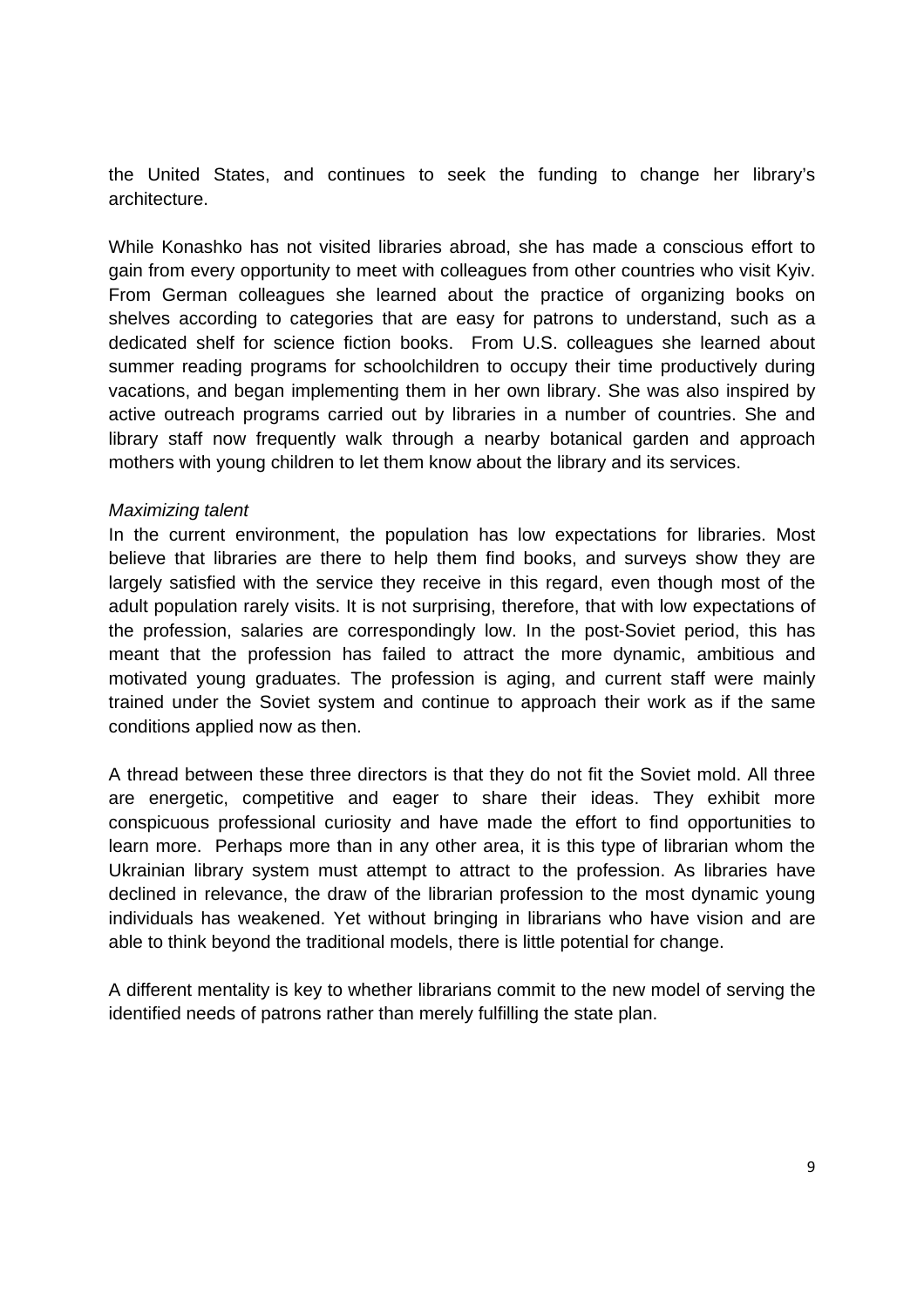## **Conclusions**

While the Ukrainian library system has been neglected and isolated, the accomplishments within that system of the three librarians profiled in this paper demonstrate that potential does exist and excellence is possible. Some may depend on individual personality, but within a system that stifles innovation, opportunities to allow innovation to surface are rare. Library system overhaul may take years or decades, but by drawing on the experience of the three libraries cited here and their directors' perspective, it is possible to identify several small steps that would result in bringing out the ideas and initiatives currently hidden.

### *Friendly competition*

Like professionals anywhere, Ukrainian librarians respond to competition. But until now, Ukrainian libraries have lacked a tool to measure their effectiveness, reducing the incentives for librarians to innovate and decreasing their potential to be recognized by the public or government.

One possibility might be a system of ratings and awards, with winners being identified as the libraries that are most responsive to the needs of the community. When librarians see that other libraries are implementing new services that they lack, there is a natural motivation to catch up and demonstrate that their library has not fallen behind. Konashko emphasizes the importance of motivation: "not financial but recognition." She believes that librarians will introduce new services if they see that their efforts will be appreciated.

In fact, there is reason to believe that competitions may be one of the most promising ways forward. When Bibliomist began its first stage of including new libraries, it did so as a contest between raions and cities within each oblast. Under this pressure, numerous librarians discovered new capacity in government outreach, and convinced their local council to fund repairs and renovation in order to ensure the library was in appropriate condition to join the program. 182 raions and cities across the country ended up applying for the competition, a larger number than might be expected during a recession, since each application had to be accompanied by funding support from local government in the form of renovations, where necessary, and covering the ongoing cost of internet service.

The Bilozerzka Raion Library in Kherson Oblast was a typical example of a library that was able to find new resources as a result of the competition, securing 100,000 hryvnas (approximately \$12,000) for renovation of the library. According to a letter from the library director: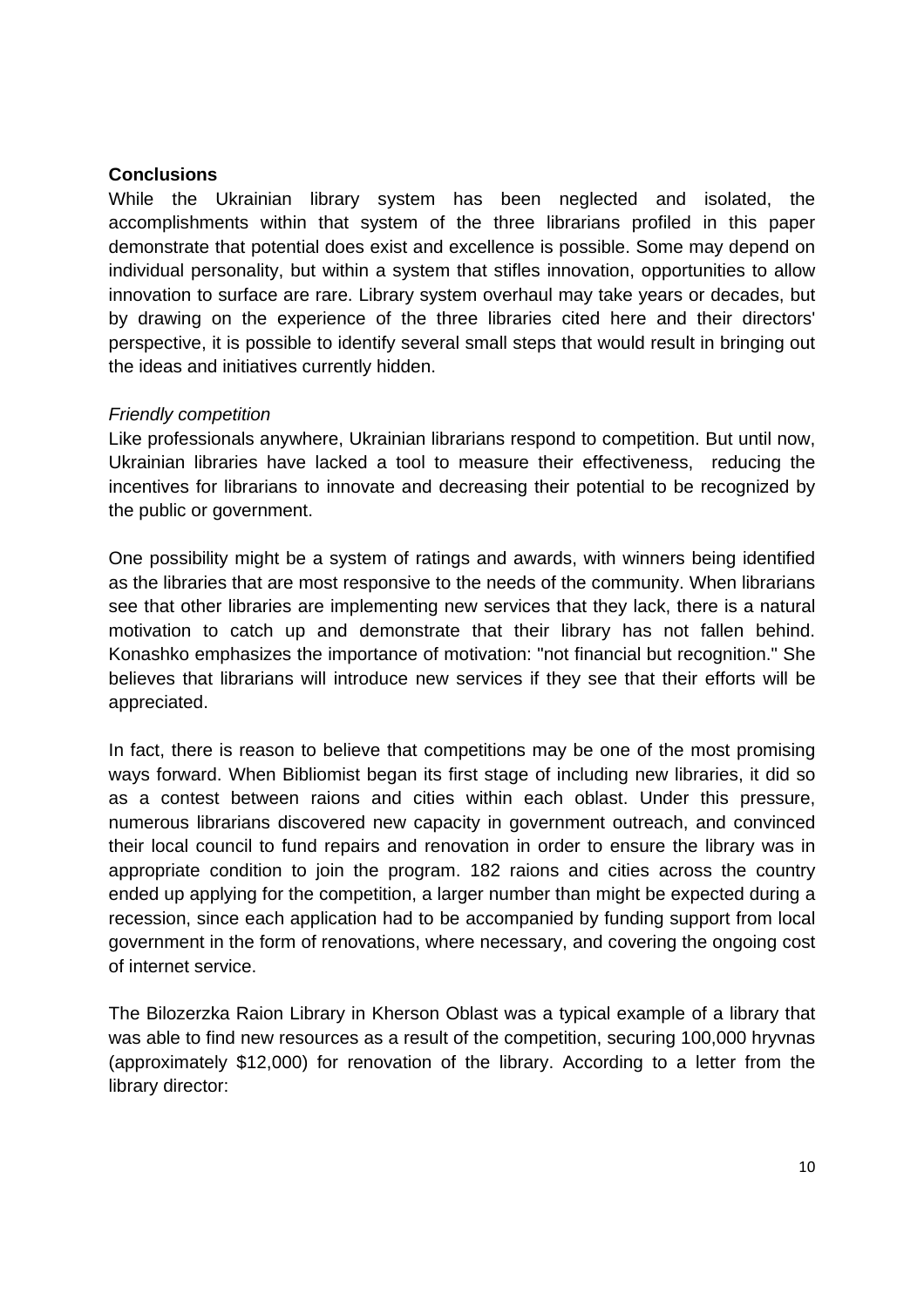*Village authorities started paying greater attention to libraries and improved the conditions for their activity (and they found the needed resources!!!), even though until now they could find no additional funds. In the villages all people talk about is the libraries and their participation in the competition, which is quite strange, considering that the economic and political crisis in Ukraine does not stimulate development in the sphere of culture.*

### *Learning by doing*

The Ukrainian library system's scheme for professional development and training is outdated and unresponsive to current needs. Though some training is available, adult learning methods are antiquated - dependent largely on lecturers' recitation of texts without time for discussion or interactivity - and as a result, once inside the system, librarians develop little new or relevant knowledge. A new approach to training and the establishment of a new training infrastructure is part of the Bibliomist program, but this is only part of the solution. Concurrently, librarians need experience in taking action to change their libraries.

The experience of the librarians referenced in this paper suggests that practical work or learning by doing is an effective method for changing minds and encouraging initiative. Rather than explain to staff why surveying patrons is important, Tverda asked staff to work with her in carrying out surveys and designing new services. In the course of doing this work, staff came to a much better understanding of the utility of surveys than they could have gained from a lecture. Although the idea of advertising the services of the Moloda Gvardiya library in the subway system was conceived by Konashko herself, its implementation was a collaborative process, with staff participating in a friendly competition to generate and choose specific slogans and poster designs.

Through a similar process, staff of the Desnyansky Raion Library learned about a need that patrons did not know they had: the deputy director discovered that patrons were familiar with only a few of the most famous Ukrainian writers, but were not able to name any less well-known or modern authors who write in the Ukrainian language. One of the library's staff members responded to this finding by initiating a series of readings, exhibits and other events called "Inauguration of the Ukrainian Word" to draw attention to little-known Ukrainian writers. As a result of the series, circulation of Ukrainianlanguage materials increased threefold.

## *Breaking through isolation*

What the above examples demonstrate is that when presented with a window to new thinking, Ukrainian librarians can respond successfully. But these windows have been rare and difficult to find. A few hundred librarians have had the opportunity to visit other